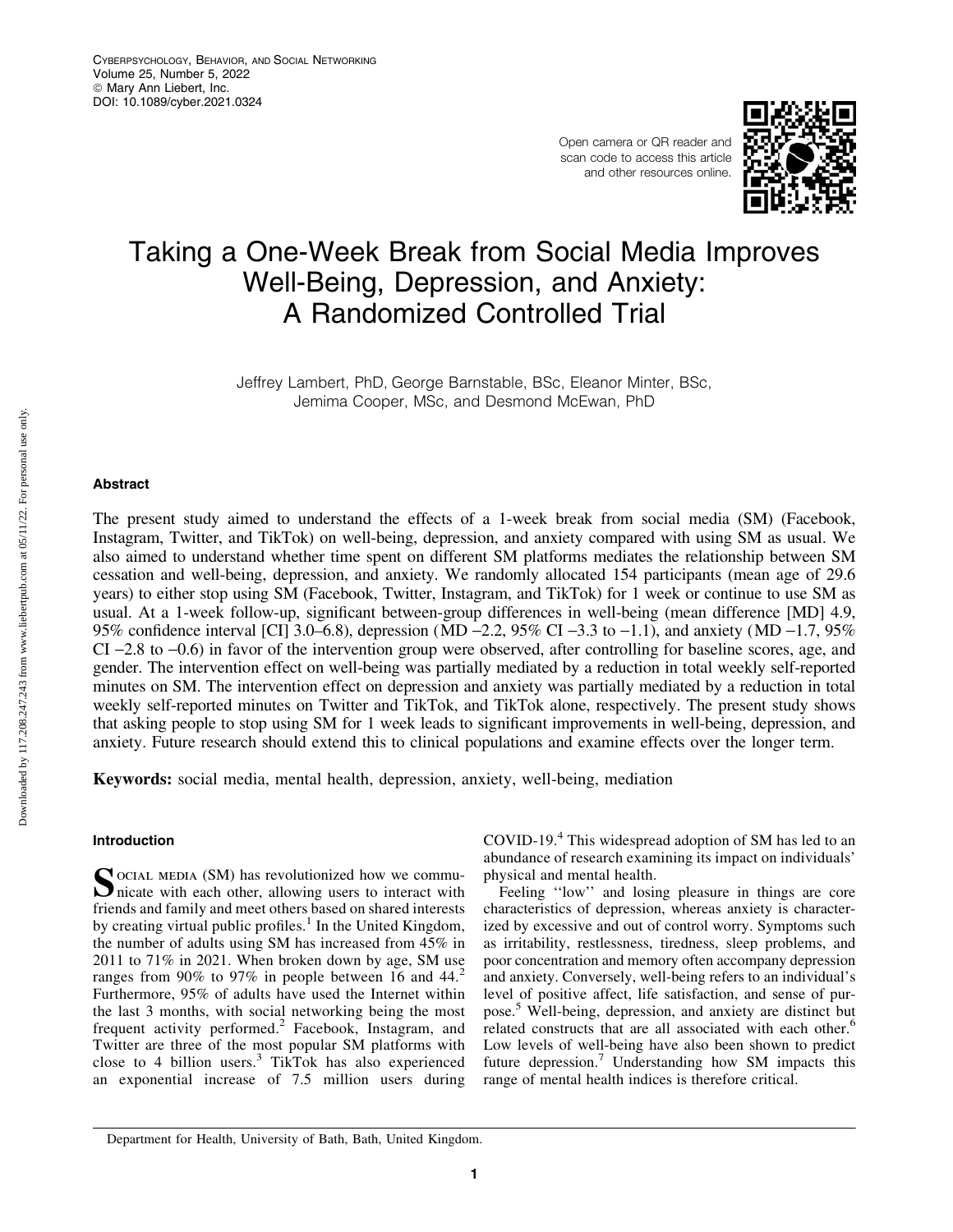The transdiagnostic cognitive behavioral conceptualization of SM use proposes that motivations for SM use (i.e., underlying gratifications driving initial engagement), SM use (i.e., patterns and use of SM), information processing biases (i.e., what information we attend to), platform features and affordances (i.e., the extent to which the SM platform is asynchronous, visual, public, and available), consequences and feedback loops (i.e., the information we receive as a result of our input), and mode of engagement (i.e., intentional vs. automatic) feed into the cycle of thoughts, feelings, and behaviors leading to positive or negative psychological outcomes.<sup>8</sup> This model, therefore, provides a useful lens to understand how SM use might be driving negative psychological outcomes.

Previous studies have demonstrated negative relationships between SM use and various mental health indices.<sup>9</sup> For example, a cross-sectional study of 1,787 U.S. adults (aged 19–32) looked at self-reported daily SM use.<sup>10</sup> Compared with those in the lowest quartile of total daily and weekly usage, participants in the highest quartile had significantly greater odds of depression after controlling for covariates, including age, ethnicity, relationship status, living situation, household income, and education level. In addition, a longitudinal study of 12,866 young people aged 13 to 16 years in England found that very frequent (multiple times daily) SM use at age 13–14 years also predicted poorer mental health 2 years later. $11$ 

The findings from this study suggest that high levels of SM use led to decreased well-being. However, the direction of association is difficult to interpret.<sup>11</sup> For example, on the one hand, it is possible that high levels of SM use led to subsequent issues in mental health. On the other hand, it may be that depressed individuals feel a diminished sense of selfworth and turn to SM interactions as a means of validation.<sup>12</sup>

Experimental research largely supports findings from cross-sectional and longitudinal studies showing positive effects on various well-being indices when taking a break from SM. For example, a study in Denmark found that regular Facebook users who took a 1-week break from Facebook had higher levels of well-being postintervention than those who continued as normal. $13$  However, other important areas of mental health (e.g., depression, anxiety) and other SM sites (e.g., Instagram, Twitter) were not considered.

Another study in the United States found significantly lower levels of loneliness and depression, but no changes in anxiety, self-esteem, and psychological well-being when comparing undergraduates who were asked to either limit their use of Facebook, Instagram, and Snapchat to 10 minutes per day or to continue as normal for  $\bar{3}$  weeks.<sup>14</sup> However, it should be noted that this study only included iPhone users and did not include SM platforms TikTok or Twitter, which are both widely used platforms today.

There is currently still a lack of studies examining the effect of reducing SM use on well-being, depression, and anxiety, with studies calling for more experimental research.<sup>15,16</sup> Furthermore, there is a need to understand whether the effect of SM usage-reduction interventions on mental health is mediated by the time spent on different SM platforms. To address these gaps, the present study aimed to understand the impact of taking a 1-week break from SM (Facebook, Instagram, Twitter, and TikTok) on well-being, depression, and anxiety compared with using SM as normal. We also aimed to understand whether time spent on different SM platforms mediates the relationship between SM cessation and well-being, depression, and anxiety. The key hypotheses for this study were as follows:

- 1. People randomized to come off SM for 1 week will experience larger improvements in well-being, depression, and anxiety postintervention compared with people using SM as usual.
- 2. Improvements in well-being, depression, and anxiety postintervention compared with people using SM, as usual, will be moderated by baseline symptoms.
- 3. Changes in time spent on SM platform will mediate the effect of SM cessation on changes in well-being, anxiety, and depression.

# Materials and Methods

# Trial design

The study was reported in line with the Consolidated Standards of Reporting Trials, recommendations for reporting randomized controlled trials (RCTs).<sup>17</sup> The present trial used a two-arm, parallel-group RCT design with participants individually randomized in a 1:1 allocation ratio. The study was approved by the institutional research ethics board of the authors' university.

## **Participants**

Participants were eligible for the study if they were aged 18 years or older, reported using SM every day, and were willing to stop using SM for 1 week. Specific to Android users, eligible participants were those who were willing to download the ActionDash application. Those with an iPhone were eligible for participation if they could access the ScreenTime application.

#### Procedure

Participants were recruited via SM sites such as Facebook, Twitter, and Instagram and through word-of-mouth. The study also gained public attention through local news advertisements and radio broadcasts. No costs were associated with the study's promotion, and participants were not paid for their involvement. Prospective participants were sent a participant information sheet, a consent form, and a link to the baseline questionnaire via an e-mail. Those who provided informed consent were asked to complete the baseline questionnaire. After completion, participants were e-mailed with their group allocation (intervention or control group).

Group allocation was completed through simple randomization at the individual level in a 1:1 allocation ratio via an online random generation service ( JustFlipACoin, n.d.). The randomization Web site generated participant grouping by flipping either heads (intervention group) or tails (control group) on a virtual coin. Participants' group allocation was concealed during the randomization phase. Due to the study's nature, researchers were not blinded to which condition participants were allocated to postrandomization.

Participants allocated to the intervention group were asked to quit using SM sites: Facebook, Twitter, TikTok, and Instagram for 1 week. At this point, participants were provided with a tips sheet to help them stop using the relevant SM sites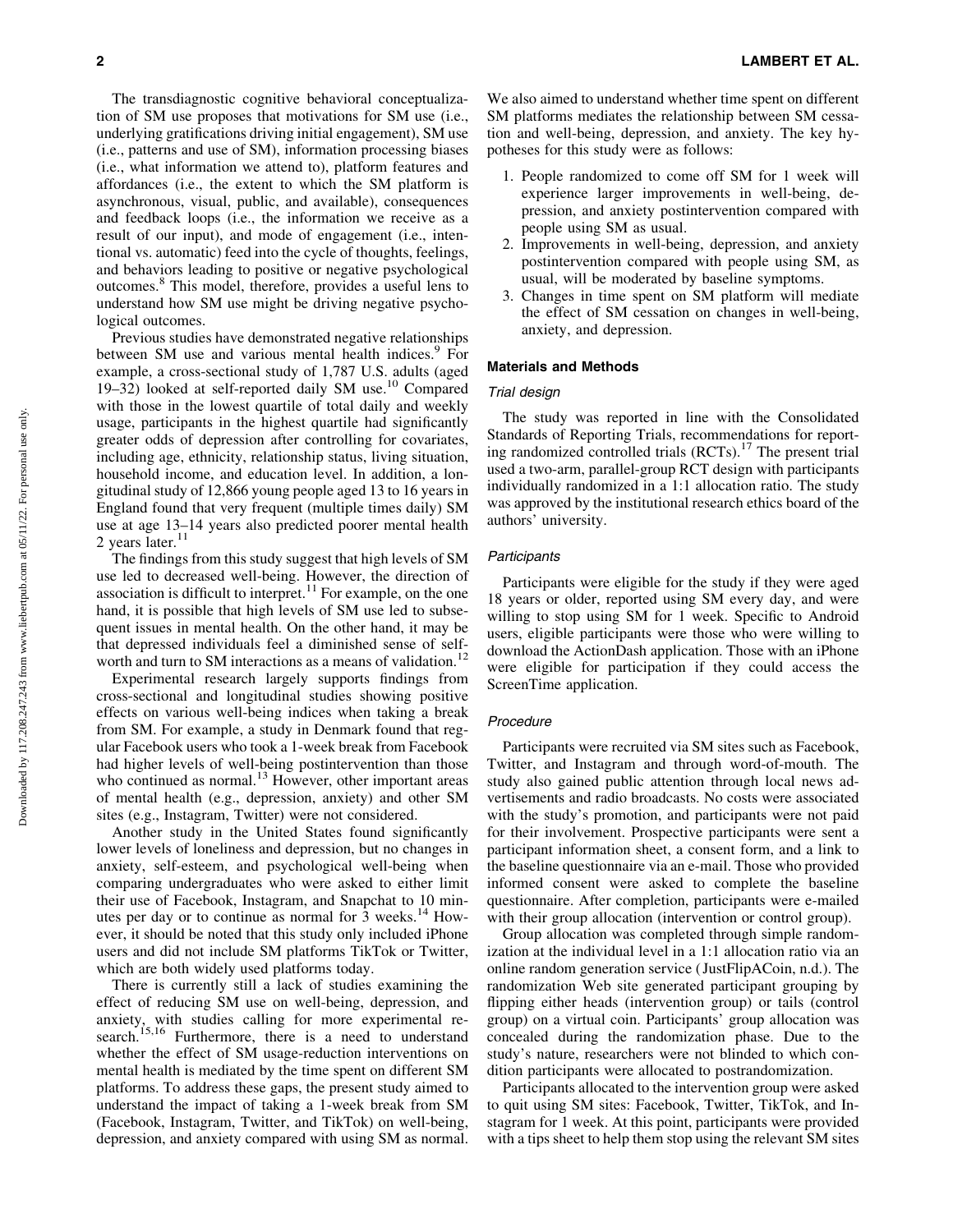# SOCIAL MEDIA CESSATION AND MENTAL HEALTH 3

(both app and Web site versions) during the cessation period. These tips included signing out of the relevant SM sites, deleting relevant SM apps, turning their phone off, turning off SM notifications, disconnecting from Wi-Fi, and downloading an app blocker to block the use of the relevant SM sites. These tips were advisory and not compulsory to participate in the study. Alongside the tips sheet, participants were informed that a second survey would be e-mailed to them after 1 week. Participants in the control group were encouraged to continue using SM as usual for 1 week.

After 1 week, participants in both groups were e-mailed a link to the follow-up survey. At that point, all participants were asked to provide evidence of their screen time during the last week using either the ActionDash or ScreenTime application, depending on which smartphone they used. Participants were provided with instructions on viewing their screen time and returning the relevant data to the researchers. Participants were asked to take screenshots of their screen time usage and send these to the researchers via an e-mail. Following completion of the follow-up survey, participants were sent a final e-mail, which included signposts to appropriate mental health resources in case they wanted further information or guidance on the mental health areas touched upon within the questionnaires.

# **Measures**

Well-being. The Warwick-Edinburgh Mental Wellbeing Scale (WEMWBS) is a 14-item instrument that asks respondents to respond to statements about their feelings and thoughts that best describe their experience over the previous 2 weeks on a 5-point scale.<sup>18</sup> Example items include: ''I've

Depression. The Patient Health Questionnaire-8 (PHQ-8) is an 8-item instrument that measures the frequency of depressive symptoms over the last 2 weeks on a 3-point scale.<sup>19</sup> A score of 0–4 indicates no depression, 5–9 indicates mild depression, 10–14 indicates moderate depression, 15– 19 indicates moderately severe depression, and 20–24 indicates severe depression. The PHQ-8 has good validity and reliability ( $\alpha = 0.81$ ).<sup>19</sup>

Anxiety. The General Anxiety Disorder Scale-7 (GAD-7) is a 7-item instrument that measures the frequency of anxiety symptoms over the last 2 weeks on a 3-point scale.<sup>20</sup> A score of 0–4 indicates no anxiety, 5–9 indicates mild anxiety, 10–15 indicates moderate anxiety and 16–21 indicates severe anxiety. Evidence of validity and reliability has been shown for the GAD-7 ( $\alpha$  = 0.86).<sup>20</sup>

# Sample size

Sample size calculations revealed that at least 148 participants were needed to detect a 4-point change in the WEMWBS score. $^{21}$  This was based on an estimated population mean score of 51.61 and a standard deviation of 8.71.<sup>22</sup>

# Statistical methods

SPSS statistical software version 25 (2017; IBM Corp.) was used for all analyses. Descriptive statistics were

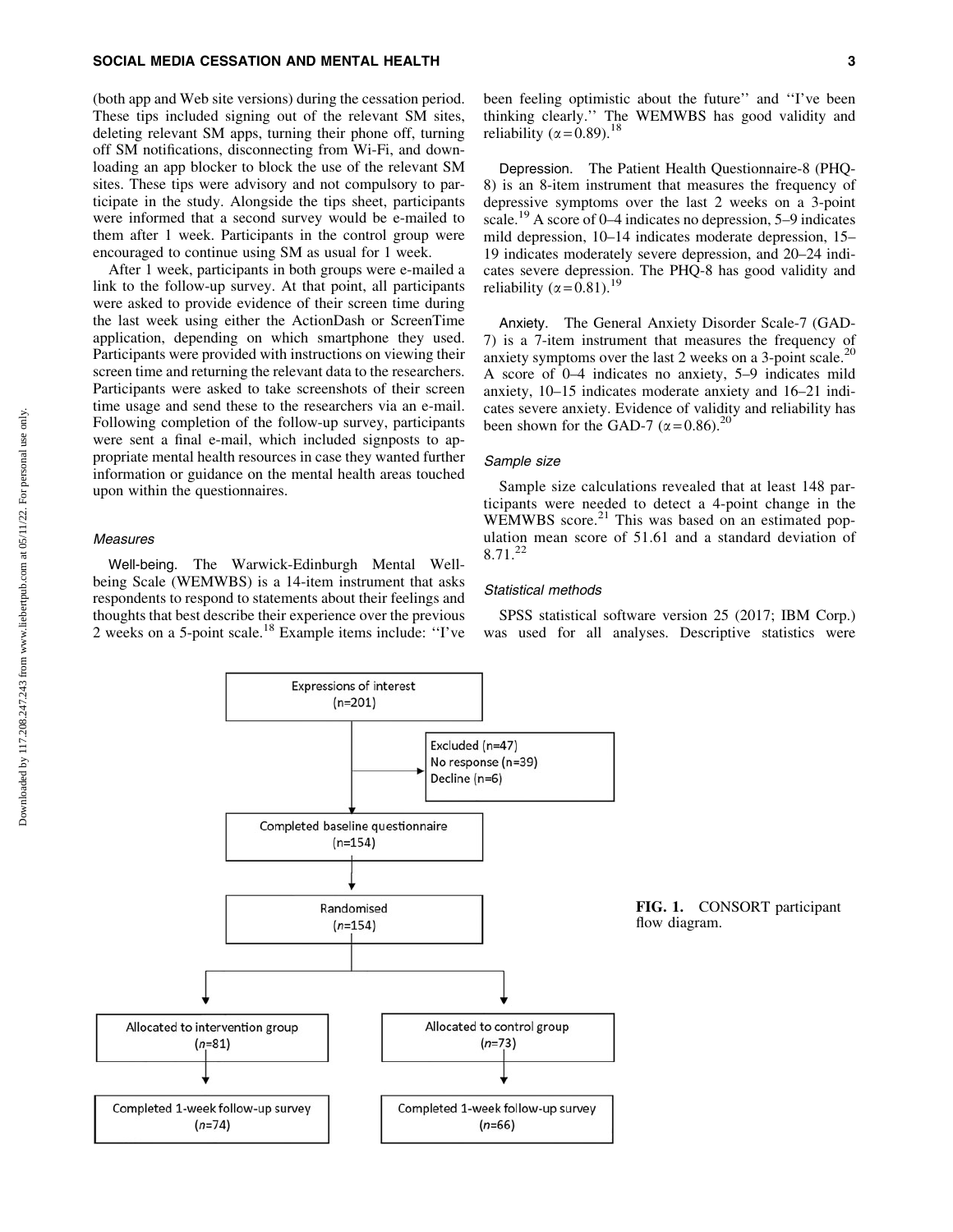produced for demographic characteristics and all measures at baseline and 1 week postrandomization. Between-group differences were presented as medians and interquartile ranges alongside adjusted mean differences and 95% confidence intervals (CIs). Linear models were selected to understand if there were significant differences in primary and secondary outcomes between groups at follow-up while controlling for baseline levels, age, and gender (Hypothesis 1).

Moderation and mediation analyses were performed using PROCESS  $v3.5$ ,<sup>23</sup> with the product of coefficients method. For the moderation models, ''condition'' (intervention or control) was specified as the independent (X) variable, baseline well-being, depression, or anxiety was specified as the moderator (W) variable, and postintervention well-being, depression, or anxiety was specified as the outcome (Y) variable (Hypothesis 2).

For the mediation models, ''condition'' was specified as the independent (X) variable, "time spent on social media" was specified as the mediator (M) variable, and postintervention well-being, depression, or anxiety was specified as the outcome (Y) variable (Hypothesis 3). Baseline scores, age, and gender were specified as covariates for all moderation and mediation models. All analyses were conducted on an intention-to-treat, complete case basis, and missing data were not imputed.

#### Results

## Participant flow

A total of 201 people responded to the advertisements and 154 were eligible for inclusion and randomized in the trial between November 2020 and March 2021 (Fig. 1). Overall retention at 1 week postrandomization was 91%. Three (2%) participants withdrew from the study, and 11 (7%) participants did not respond to e-mails to complete the follow-up questionnaire.

## Baseline data

At baseline (Table 1), the mean age was 28.9 years, with females accounting for 62% of the study. The majority (64%) of participants classed their ethnicity as white and most were either employed (39%) or students (49%). Nearly all the participants were educated at or above A-level (90%). Nearly half the sample was single (47%) and 20% were married. Almost a third (30%) of the sample met the criteria for major depressive disorder ( $\geq 10$  on the PHQ-8).

# Primary analysis

For the whole sample at baseline (*n* = 155), the mean (*SD*) scores for well-being, depression, and anxiety were 45.0 (8.1), 7.6 (4.7), and 6.4 (4.7), respectively. When controlling for baseline scores, age, and gender, there was a significant adjusted mean improvement in well-being in favor of the intervention group ( $p < 0.001$ ). There were also significant reductions in symptoms of depression ( $p < 0.001$ ) and anxiety ( $p < 0.01$ ) in favor of the intervention group (Table 2).

# Moderation analysis

The model including group allocation as a predictor variable and depression at time 1 as a moderator accounted for 45% of the variance in depression at time 2  $(R^2 = 0.45,$ 

4 LAMBERT ET AL.

Table 1. Participant Characteristics at Baseline

|                                                    |          | Intervention             | Control  |                         |  |
|----------------------------------------------------|----------|--------------------------|----------|-------------------------|--|
|                                                    | N        | Mean (SD)<br>or N $(\%)$ | N        | Mean (SD)<br>or $N(\%)$ |  |
| Age in years<br>Gender                             | 81<br>81 | 29.5 (13.6)              | 73<br>73 | 28.3 (11.9)             |  |
| Female                                             |          | 50 (61.7)                |          | 45 (61.6)               |  |
| Male                                               |          | 30 (37.0)                |          | 28 (38.4)               |  |
| Other                                              |          | 1(1.2)                   |          | 0(0.0)                  |  |
| Ethnicity<br>English, Welsh,<br>Scottish, or Irish | 81       | 51 (63.0)                | 73       | 48 (65.8)               |  |
| Indian                                             |          | 2(2.5)                   |          | 4(5.5)                  |  |
| Chinese                                            |          | 6(7.4)                   |          | 5(6.8)                  |  |
| Arab                                               |          | 2(2.5)                   |          | 0(0.0)                  |  |
| Pakistani                                          |          | 1(1.2)                   |          | 0(0.0)                  |  |
| African                                            |          | 0(0.0)                   |          | 1(1.4)                  |  |
| Irish<br>White Asian                               |          | 0(0.0)                   |          | 2(2.7)<br>4(5.5)        |  |
| Other white                                        |          | 6(7.4)<br>7(8.6)         |          | 7(9.6)                  |  |
| background                                         |          |                          |          |                         |  |
| Other Asian<br>background                          |          | 4(4.9)                   |          | 1(1.4)                  |  |
| White and black                                    |          | 1(1.2)                   |          | 0(0.0)                  |  |
| African<br>White and black<br>Caribbean            |          | 1(1.2)                   |          | 0(0.0)                  |  |
| Other ethnic<br>background                         |          | 0(0.0)                   |          | 1(1.4)                  |  |
| Employment status                                  | 81       |                          | 73       |                         |  |
| Employed                                           |          | 36 (44.4)                |          | 24 (32.9)               |  |
| Student                                            |          | 36 (44.4)                |          | 40 (54.8)               |  |
| Self-employed                                      |          | 4(4.9)                   |          | 7(9.6)                  |  |
| Unemployed                                         |          | 4(4.9)                   |          | 1(1.4)                  |  |
| Prefer not to say                                  |          | 1(1.2)                   |          | 1(1.4)                  |  |
| Education status                                   | 81       |                          | 73       |                         |  |
| A level                                            |          | 26 (32.1)                |          | 18 (24.7)               |  |
| Undergraduate<br><b>GCSE</b>                       |          | 32 (39.5)<br>5(6.2)      |          | 36 (49.3)<br>7(9.6)     |  |
| Postgraduate                                       |          | 16(19.8)                 |          | 11(15.1)                |  |
| Doctorate                                          |          | 2(2.5)                   |          | 1(1.4)                  |  |
| Marital status                                     | 81       |                          | 73       |                         |  |
| Single                                             |          | 44 (54.3)                |          | 28 (38.4)               |  |
| Relationship                                       |          | 15(18.5)                 |          | 22(30.1)                |  |
| Married                                            |          | 14 (17.3)                |          | 16(21.9)                |  |
| Living with partner                                |          | 7(8.6)                   |          | 4(5.5)                  |  |
| Separated/divorced                                 |          | 1(1.2)                   |          | 2(2.7)                  |  |
| Prefer not to say                                  |          | 0(0.0)                   |          | 1(1.4)                  |  |
| Moderate depression<br>$(\geq 10$ on PHQ-8)        | 81       |                          | 73       |                         |  |
| Yes                                                |          | 24 (29.6)                |          | 22 (30.1)               |  |
| No                                                 |          | 57 (70.4)                |          | 51 (69.9)               |  |

GCSE, General Certificate of Secondary Education; PHQ-8, Patient Health Questionnaire-8.

MSE = 10.48, *F* = 21.96, *p* < 0.0001). The interaction between group allocation and depression at time 1 on change in depression at time 2 was significant and negative  $(B = -0.28$ , SE = 0.12,  $t = -2.31$ ,  $p = 0.022$ ). Specifically, the negative effect of group allocation on depression at time 2 was only significant when depression at time 1 was 4.3 or above, with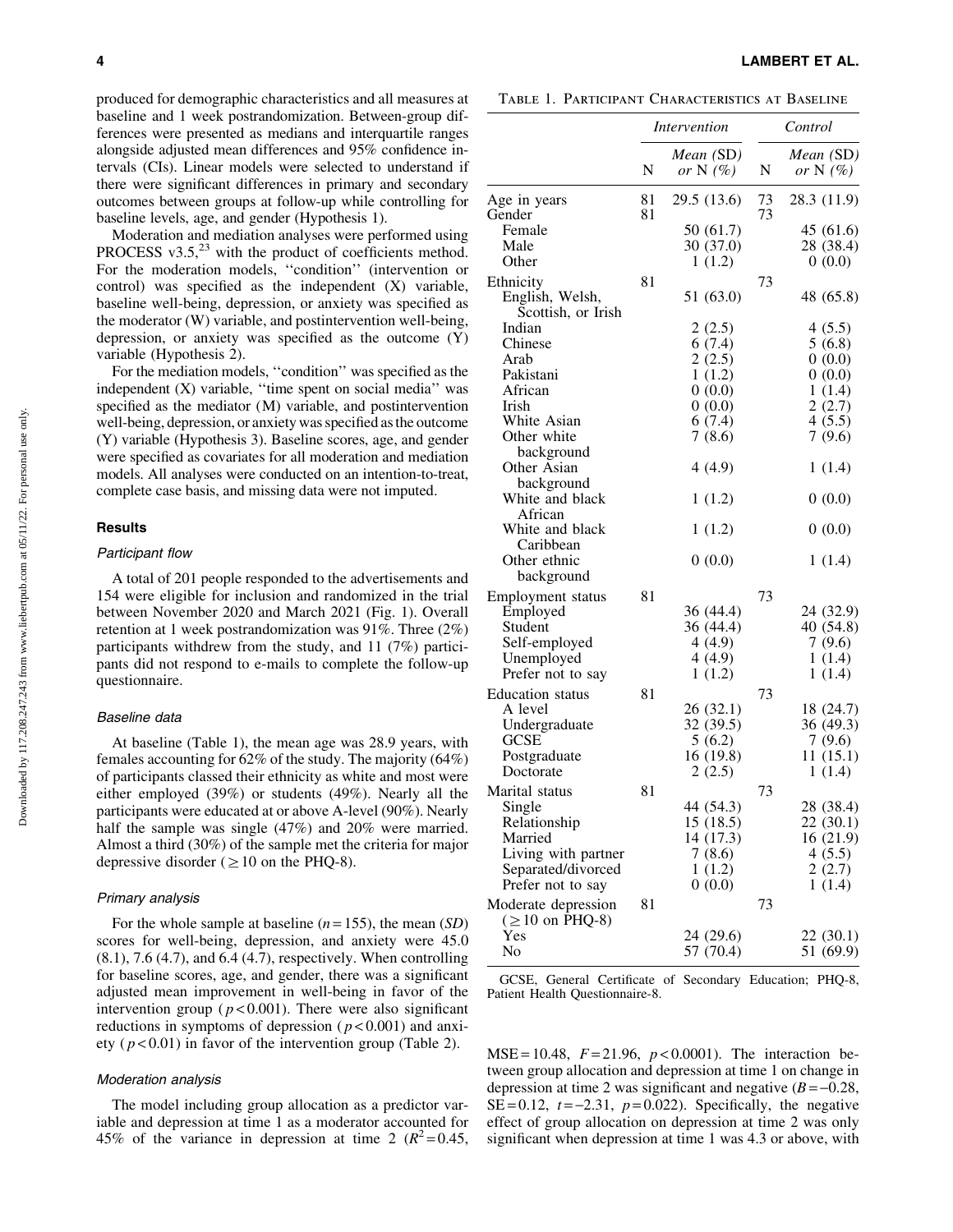|                     | Intervention |       |           | Control |       |           |                                   |
|---------------------|--------------|-------|-----------|---------|-------|-----------|-----------------------------------|
|                     | N            | Mean  | <b>SD</b> | N       | Mean  | <b>SD</b> | Adjusted mean difference (95% CI) |
| Well-being (WEMWBS) |              |       |           |         |       |           |                                   |
| Baseline            | 81           | 46.00 | 7.78      | 73      | 43.92 | 8.33      |                                   |
| One-week follow-up  | 74           | 55.93 | 7.65      | 66      | 45.05 | 8.06      | 4.90 (2.97 to 6.83)***            |
| Depression (PHQ-8)  |              |       |           |         |       |           |                                   |
| <b>Baseline</b>     | 81           | 7.46  | 4.62      | 73      | 7.84  | 4.80      |                                   |
| One-week follow-up  | 74           | 4.84  | 3.89      | 66      | 6.95  | 4.45      | $-2.17$ (-3.28 to $-1.06$ )***    |
| Anxiety (GAD-7)     |              |       |           |         |       |           |                                   |
| <b>Baseline</b>     | 81           | 5.95  | 4.32      | 73      | 6.92  | 5.00      |                                   |
| One-week follow-up  | 74           | 3.88  | 3.84      | 66      | 5.94  | 4.30      | $-1.68$ (-2.79 to $-0.57$ )**     |

Table 2. Mental Health Outcomes at Baseline and 1-Week Follow-Up

 $**p > 0.01$ , \*\*\*0.001.

CI, confidence interval; GAD-7, General Anxiety Disorder Scale-7; WEMWBS, Warwick-Edinburgh Mental Well-being Scale.

72% of participants falling within this region of significance. No moderation effects were found for baseline anxiety or well-being.

## Mediation analysis

Table 3 shows mean (*SD*) scores for the self-reported and objective time in minutes spend on SM per week at baseline and follow-up. At baseline, participants self-reported spending a mean of more than 484 minutes per week on SM, with Instagram being the most used, followed by Facebook, Twitter, and then TikTok. There were no significant differences between groups at baseline ( $p > 0.05$ ). At follow-up, participants reported a large reduction in minutes spent on all SM sites. A subsample of objective data (measured by a smartphone app) also corroborated these findings.

For well-being, the mediation effect of group allocation on depression via a change in self-reported weekly minutes of SM was positive and significant  $(B=1.3, 95\% \text{ CI} = 0.1-2.5)$ , suggesting that the intervention effect is partially mediated by a reduction in self-reported minutes of SM use. For depression, mediation effects of group allocation on depression via reduction in self-reported weekly minutes of SM  $(B=-1.0, 95\% \text{ CI}=-1.8 \text{ to } -0.2)$ , reduction in weekly minutes of Twitter use  $(B = -0.33, 95\% \text{ CI} = -0.66 \text{ to } -0.08)$ , and reduction in weekly minutes on TikTok  $(B = -0.43, 95\%$  $CI = -0.91$  to  $-0.07$ ) were negative and significant suggesting partial mediation. For anxiety, the indirect effect of group allocation on anxiety via a reduction in weekly minutes on TikTok was negative and significant  $(B = -0.28, 95\%$  $CI = -0.63$  to  $-0.03$ ) suggesting partial mediation.

## **Discussion**

This study found that asking people to take a 1-week break from SM led to significant improvements in well-being,

Table 3. Minutes of Weekly Social Media Use at Baseline and 1-Week Follow-Up

|                                               | <i>Intervention</i> |       |       | Control |             |       |  |
|-----------------------------------------------|---------------------|-------|-------|---------|-------------|-------|--|
|                                               | N                   | Mean  | SD.   | N       | Mean        | SD.   |  |
| Minutes of app-measured SM use                |                     |       |       |         |             |       |  |
| One-week follow-up                            | 52                  | 28.3  | 64.0  | 41      | 580.2       | 414.0 |  |
| Minutes of self-reported weekly SM use        |                     |       |       |         |             |       |  |
| <b>Baseline</b>                               | 81                  | 509.6 | 340.6 | 73      | 484.5       | 344.6 |  |
| One-week follow-up                            | 74                  | 20.7  | 50.6  | 66      | 445.5       | 374.4 |  |
| Minutes of self-reported weekly Instagram use |                     |       |       |         |             |       |  |
| <b>Baseline</b>                               | 81                  | 221.5 | 198.5 | 73      | 214.1       | 189.7 |  |
| One-week follow-up                            | 74                  | 9.7   | 33.7  | 66      | 213.2       | 211.0 |  |
| Minutes of self-reported weekly Facebook use  |                     |       |       |         |             |       |  |
| <b>Baseline</b>                               | 81                  | 148.1 | 175.1 | 73      | 170.5       | 171.4 |  |
| One-week follow-up                            | 74                  | 8.5   | 28.7  | 66      | 143.2       | 165.6 |  |
| Minutes of self-reported weekly Twitter use   |                     |       |       |         |             |       |  |
| <b>Baseline</b>                               | 81                  | 71.1  | 138.2 | 73      | <b>39.0</b> | 84.5  |  |
| One-week follow-up                            | 74                  | 1.2   | 6.0   | 66      | 29.1        | 64.2  |  |
| Minutes of self-reported weekly TikTok use    |                     |       |       |         |             |       |  |
| <b>Baseline</b>                               | 81                  | 68.9  | 143.4 | 73      | 60.8        | 128.0 |  |
| One-week follow-up                            | 74                  | 1.2   | 7.8   | 66      | 60.0        | 126.1 |  |

SM, social media.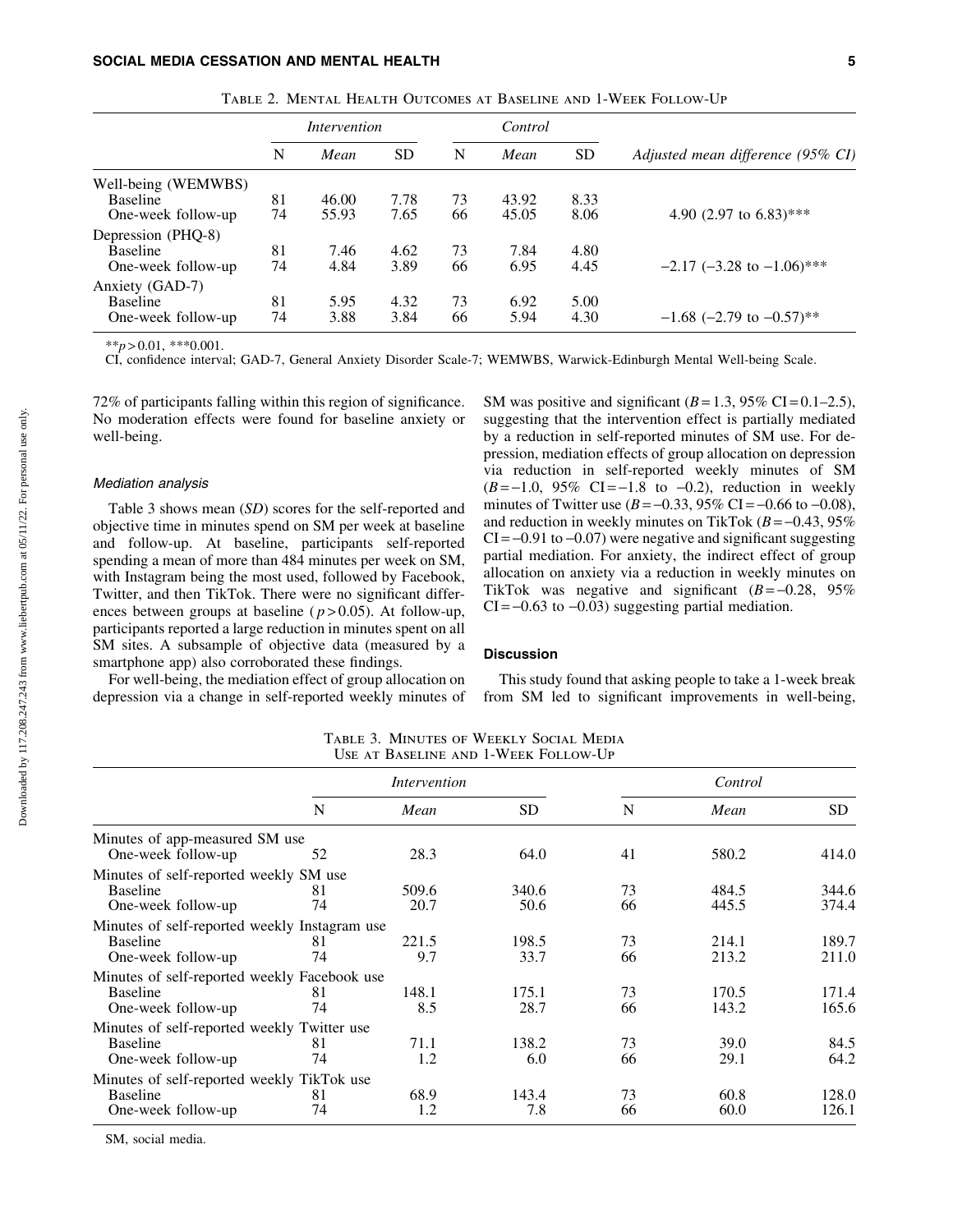depression, and anxiety. This study adds to the growing body of causal evidence that short breaks in SM can positively impact well-being<sup>13</sup> and depression.<sup>14</sup> For example, Tromholt found that a 1-week break from the SM platform, Facebook, had positive effects on life satisfaction and emotions.<sup>13</sup> Hunt et al. found that limiting undergraduates' SM usage to just 10 minutes per platform per day for 3 weeks led to a clinically significant reduction in depression.

However, Hunt et al. also found no effects of limiting SM use on anxiety, which stands in contrast to our findings.<sup>14</sup> One of the key reasons for this could be that participants in the intervention group in our study were spending fewer minutes on SM  $(M=28, SD=64)$  per week than in the study by Hunt et al.  $(M=179, SD=140)$ . Our findings also stand in contrast to a previous study that found that asking undergraduates to abstain from SM led to a decline in life satisfaction, increased negative affect, and increased loneliness compared with control.<sup>24</sup> This could be an artifact of the recruitment method.

For example, in the present study, we included participants based on their willingness to abstain from SM for 1 week, meaning they may have been more motivated. We also found that reducing time spent on different SM sites may differentially mediate mental health outcomes.

Our findings also address important gaps in the literature by exploring how different SM sites may be impacting different aspects of mental health. These differences align with the transdiagnostic cognitive behavioral conceptualization of SM. Particularly, the notion that different platforms drive differential psychological outcomes based on differences in their features and affordances. For example, our results indicated that reducing time spent on Twitter and TikTok may mediate the effect abstaining has on reductions in symptoms of depression, whereas only TikTok mediates reductions in anxiety. This could be an artifact of ''doomscrolling'' a term used to describe the phenomenon of the negative affect people can experience after viewing pandemic-related media.<sup>25</sup>

#### Strengths and limitations

The present study had several strengths. First, the randomized controlled design allowed us to infer a causal relationship between ceasing SM use and the subsequent effects on depression, anxiety, and well-being. Second, we included multiple SM platforms, rather than focusing on only one, as was done in previous studies.13,26 Third, we used validated measures of depression and anxiety making our findings comparable with other clinical literature looking at depression and anxiety. Several limitations need to be acknowledged. First, there may have been a selection bias effect. Numerous individuals who registered an initial interest in the study chose not to participate as they did not want to take a break from SM. This may have introduced bias as only those who participated may have been lighter users or those who felt motivated and able enough to come off SM entirely.

Second, a 7-day intervention period may not be indicative of the longer term effects of coming off SM. Third, the effect of the COVID-19 pandemic may have impacted our results (e.g., SM use during this period might not be reflective of SM use in nonpandemic times). Fourth, participants were predominately young white females in higher education. This potentially impacts the generalizability of our results to the wider population.

# 6 LAMBERT ET AL.

## Future directions

Future work could look at the longer term effects of a 1 week SM break on mental health. Many participant people e-mailed the researcher during the study alluding to an intention to change their relationship with SM. It could be that a 1-week break is enough to generate long-lasting behavior change. Further research is also needed to determine if supporting people to reduce their SM can be applied in other contexts. For example, in clinical contexts, increased SM use may be contributing to underlying psychopathologies (e.g., in child and adolescent mental health and primary care).

Finally, future work could attempt to recruit a larger sample of participants to explore process-related questions around frequency, intensity, and type of SM, and add further understanding to the mechanisms by which reducing SM can contribute to better mental health. Future research should also examine how participant-level psychological, social, behavioral, and individual factors moderate the effect of SM abstinence on mental health outcomes.<sup>27</sup>

#### Conclusion

The present study shows that asking people to take a 1 week break from SM can lead to significant improvements in well-being, depression, and anxiety. Future research should extend this to clinical populations and examine effects over the longer term.

## Authors' Contributions

J.L. developed the study concept, led the writing and analysis for the study, and supervised the overall conduct of the project. D.M. supported the statistical analysis, method, and results. G.B. and E.M. contributed to the study design and methodology and wrote portions of the introduction, method, results, and discussion. J.C. cosupervised with J.L. and contributed to the study design and methodology. All authors contributed to and approved the final version of the article for submission.

## Acknowledgments

We would like to acknowledge Min Jed Chew, Chloe Webb, Chloe Picton, Joel Clarke, and Kiera Williams for their support in the collection of the data as part of their undergraduate research projects.

# Author Disclosure Statement

No competing financial interests exist.

## Funding Information

No funding was received for this article.

## **References**

- 1. Kuss DJ, Griffiths MD. Online social networking and addiction—a review of the psychological literature. International Journal of Environmental Research and Public Health 2011; 8:3528–3552.
- 2. Office for National Statistics. Internet access—households and individuals, Great Britain. 2020. [https://www.ons.gov.uk/](https://www.ons.gov.uk/peoplepopulationandcommunity/householdcharacteristics/homeinternetandsocialmediausage/datasets/internetaccesshouseholdsandindividualsreferencetables) [peoplepopulationandcommunity/householdcharacteristics/](https://www.ons.gov.uk/peoplepopulationandcommunity/householdcharacteristics/homeinternetandsocialmediausage/datasets/internetaccesshouseholdsandindividualsreferencetables)